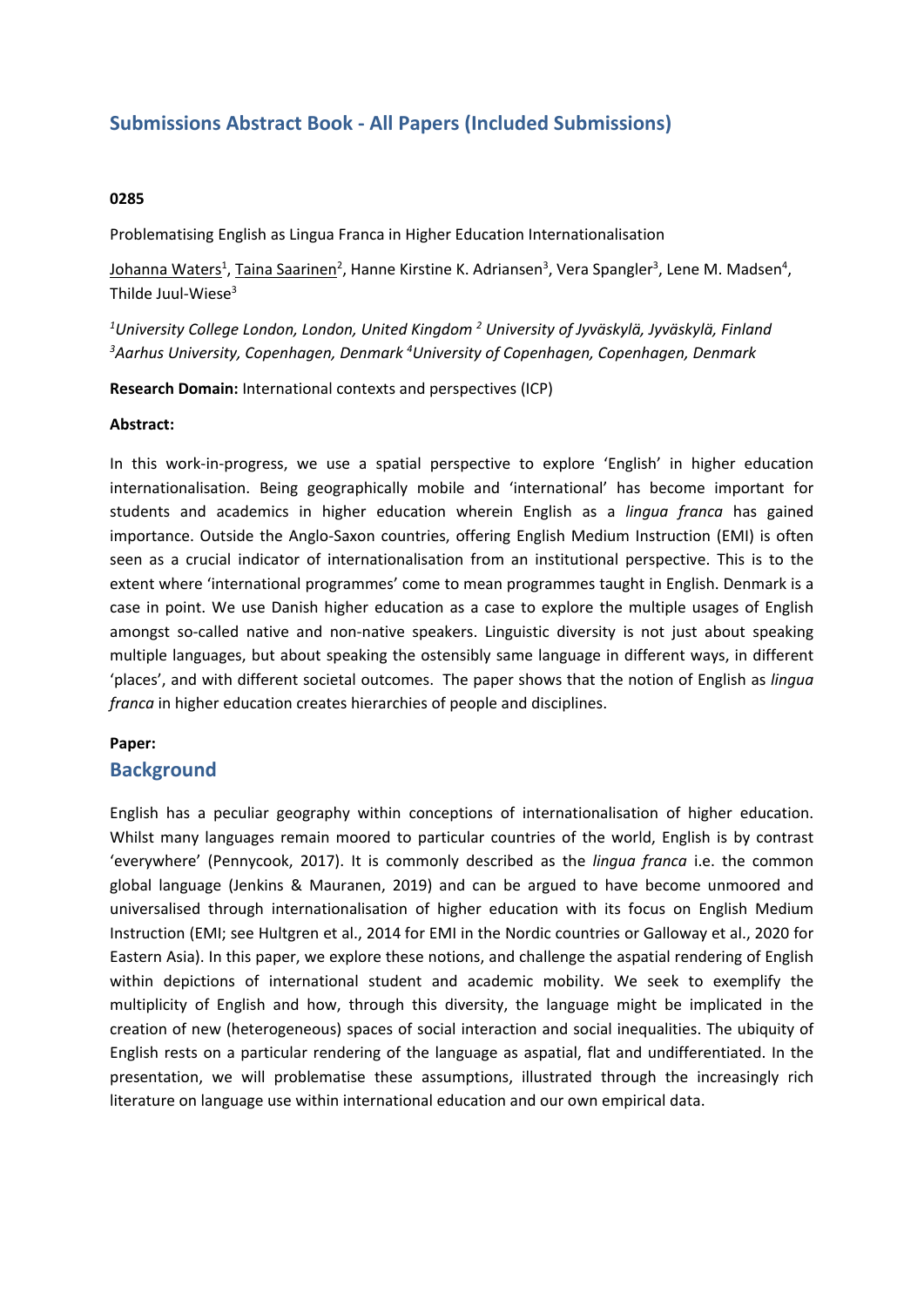## **The project and its key concepts**

Internationalisation of higher education is often portrayed as <sup>a</sup> neutral process (Madge, Raghuram & Noxolo, 2009), and as an ideologically impartial policy intervention that will lead to an unconditional good (Morley et al., 2018). The empirical data of this paper derives from <sup>a</sup> project on internationalisation of Danish higher education, which examines how internationalisation is embedded in and reinforces global inequalities from <sup>a</sup> spatial perspective. It does so by examining its 'geographies' (Adriansen et al., 2019). The Danish case is interesting because it is at the periphery of the hegemonic Anglo-American academy and represents <sup>a</sup> non-English speaking country, while simultaneously being part of the affluent Global North (Spangler & Adriansen, 2021). The empirical material comprises qualitative interviews and participant observations from three different universities with programmes taught in English. We have interviewed 70 students, twelve faculty and six study leaders.

We use a spatial perspective inspired by Massey's notion of relational space (Massey, 2005). When we see internationalisation of higher education as <sup>a</sup> space constructed out of the relations and connections we have with each other across the globe, then internationalisation becomes an intersection of multiple spatial relations, presenting us with the existence of the other and the spatial complexity of language(Salö, 2020). We seek to position or 'emplace' English by making space relevant and bringing it alive through <sup>a</sup> focus on relations and *where* these interrelate. We explore what 'English' means and how it is experienced in its multiple forms within the international student and academic experience.

## **Findings**

In our analysis across the empirical material four themes emerged: Hierarchies of English, English as internationalisation, English as the language of 'science', and Negotiations of language in learning situations. One example:

'If we could speak English more naturally, we maybe could do such a kind of group work correctly or *very well. But for me, I am not good at English, so this is very difficult problem'* (Japanese student).

Here, <sup>a</sup> student reflects on own language skills against an expectation of "naturalness", and how this affects their participation (and validation) in the 'international' classroom. The international students form <sup>a</sup> highly differentiated group with various levels of English proficiency and diverse backgrounds, creating <sup>a</sup> learning space with an implicit and intense interplay of hegemony, agency and hierarchies. We found similar experiences among the faculty now working in Denmark:

German study leader about oral exam: '*It's the English who are most nervous. It's funny, they have all that language advantage. They just have to open their mouth, then they already have <sup>a</sup> 7* [an average grade]*'.*

Students and academics have differential access to different 'types' of English instruction. Linguistic diversity is not just about speaking multiple languages, but about speaking the ostensibly same language in different ways, in different 'places', and with different societal outcomes.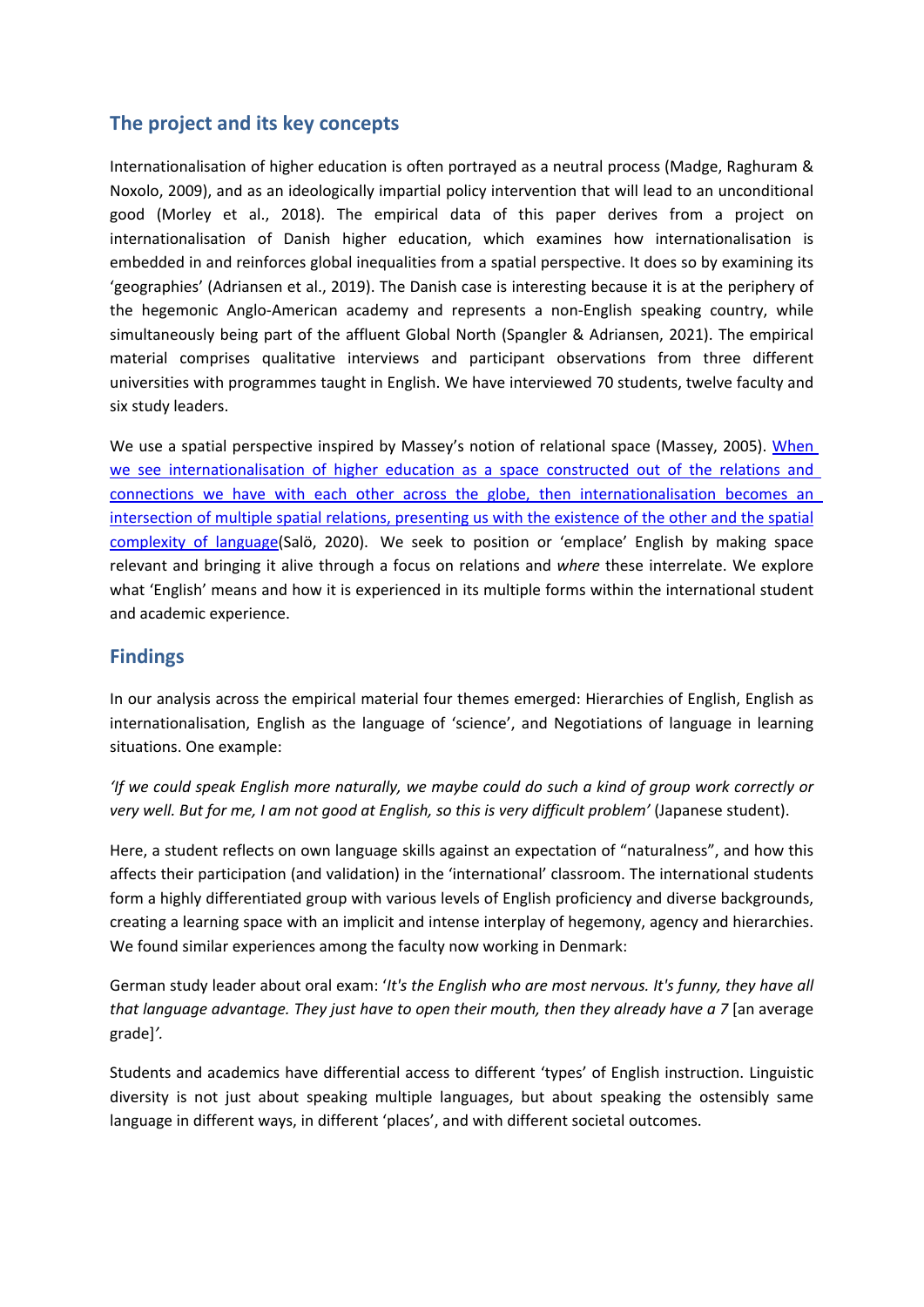## **Conclusion**

The broad range of empirical material from students, faculty and study leaders allows us to explore the diverse ways in which English can be experienced within the 'international' university. Our findings show how language creates spaces that are not neutral but negotiated and contested. We argue that the notion of English as *lingua franca* in higher education creates hierarchies of people and disciplines.

By problematizing English as *lingua franca* and unpacking the meanings of English within internationalisation practices through <sup>a</sup> spatial perspective, we provide <sup>a</sup> multidisciplinary analysis of an understudied aspect of higher education internationalisation.

**References:** Adriansen, H. K., Madsen, L. M., Nissen, C. F. R., Juul-Wiese, T. (2019). *Geographies of internationalisation: From policies to practice*. Paper presented at SREH annual conference 2019. [https://pure.au.dk/portal/files/176067209/Paper\\_for\\_SRHE\\_2019\\_Geographies\\_of\\_Internationalisat](https://pure.au.dk/portal/files/176067209/Paper_for_SRHE_2019_Geographies_of_Internationalisation.pdf) [ion.pdf](https://pure.au.dk/portal/files/176067209/Paper_for_SRHE_2019_Geographies_of_Internationalisation.pdf)

Galloway, N., Numajiri, T., & Rees, N. (2020). The 'internationalisation', or 'Englishisation', of higher education in East Asia. *Higher Education*, *80*(3), 395–414. [https://doi.org/10.1007/s10734-019-](https://doi.org/10.1007/s10734-019-00486-1) [00486-1](https://doi.org/10.1007/s10734-019-00486-1)

Hultgren, Anna Kristina; Gregersen, Frans and Thøgersen, Jacob (2014). English in Nordic universities: ideologies and practices. In: Hultgren, Anna Kristina; Gregersen, Frans and Thøgersen, Jacob (eds.) *English in Nordic Universities: Ideologies and Practices.* Studies in World Language Problems (5). Amsterdam: John Benjamins, pp. 1–26.

Jenkins, J. &Mauranen, A. (2019). *Linguistic diversity on the EMI campus: Insider accounts of the use of English and other languages in universities within Asia, Australasia, and Europe.* Oxon: Routledge.

Madge, C., Raghuram, P., & Noxolo, P. (2009). Engaged pedagogy and responsibility: A postcolonial analysis of international students. *Geoforum*, 40(1), 34–45. <https://doi.org/10.1016/j.geoforum.2008.01.008>

Massey, D. B. (2005). *For space*. London: SAGE.